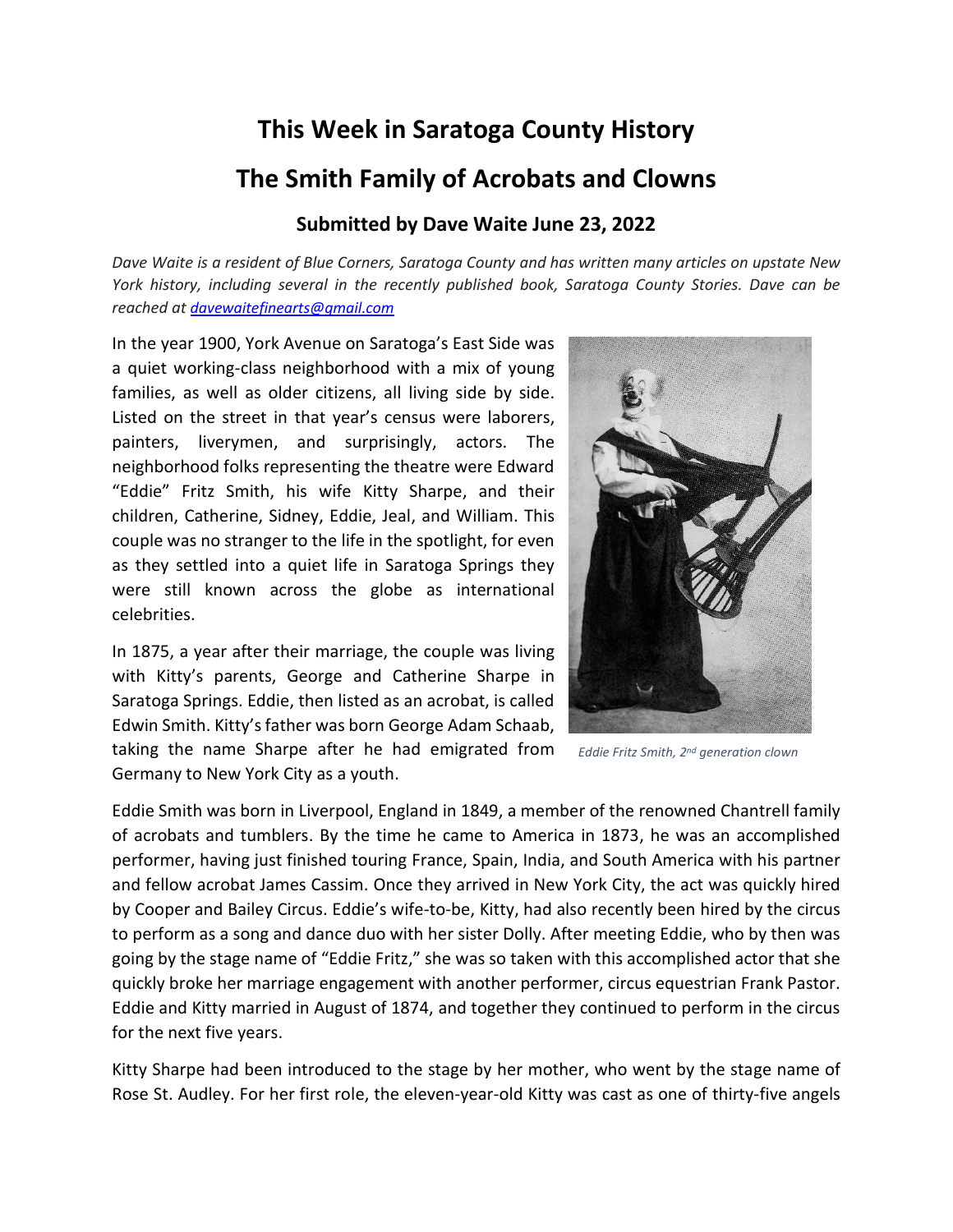in a Black Crook Theatre Company production in New York City. After training with her mother for three years, together they traveled throughout the United States. During this time Kitty partnered with sharpshooter Frank Frayne in an act where Kitty would have apples shot from the top of her head, as well as a pipe from her lips. It was while on tour in St. Louis that Kitty learned to "sand dance," a sliding style jig performed in thin-soled shoes on a sand-covered floor. Her teachers were the Hawley Brothers, a song and dance team that was also performing in St. Louis at the time. By the age of nineteen, Kitty was advertised as the "Greatest Sand Dancer on the American Stage."

Following a pattern of circus life in the summer and variety shows up and down the Atlantic seaboard in the offseason, Cassim, Fritz, and Kitty worked together until the need to settle down brought the couple to Saratoga where Kitty's father owned a meat market.

Throughout the 1880 and 90's Kitty continued to work the summer circus season and off-season variety halls. During her tour of Canada in 1894, she was promoted in Toronto as "the greatest sand-dancer on the American stage." There was even a jig "Kitty Sharpe's Champion Jig," an African American-inspired dance tune published in 1882.

Somehow throughout these years, Kitty and Eddie found time to raise a family. Their first, Catherine, was born in Boston in 1875, followed by Sidney who was born on board a ship returning from a circus tour of Australia; Eddie born in Brooklyn and Jeal and William in Saratoga Springs.

Of all their children, only one, Eddie Fritz Smith, followed their parents into show business. Under their guidance, he first stepped onto the stage in 1886 at the age of seven. Three years later his father quit working for the circus and with his partner, the English clown Leslie, brought young Eddie into their act. Their performance in those years featured a trick house where the clowns chased each other popping in and out of trap doors and windows. After this initial start, Eddie went on his own to England where he honed his skills as both a clown and pantomimist. It was in England that he teamed up with Fred Cornalla, taking on the name "Cornalla and Eddie." A favorite across Europe, they even had six engagements "By Royal Command" to perform before the King and Queen of England. For years, the duo took their act to audiences in France, Germany, Austria, and Italy, the act finally breaking up just before the beginning of World War II. Caught in Belgium at the start of the war, Eddie made his way to England, where he brought his solo act to the stage. During his time in England, he also served the local community as a fireman. After the war, he returned to America and settled in Saratoga, a place he had grown to love during the time he spent there in his youth.

During the years that Eddie Smith had spent in Europe, his parents had left show business and started a new phase of their lives in Saratoga. After retiring in 1904. his father opened a gym in Saratoga Springs, and by 1910 was given the position of watchman at the Saratoga Springs waterworks, a job he held until his death in 1931. After his passing, Kitty continued to live in Saratoga, staying close to her remaining family. She passed away in 1945, at the age of eighty